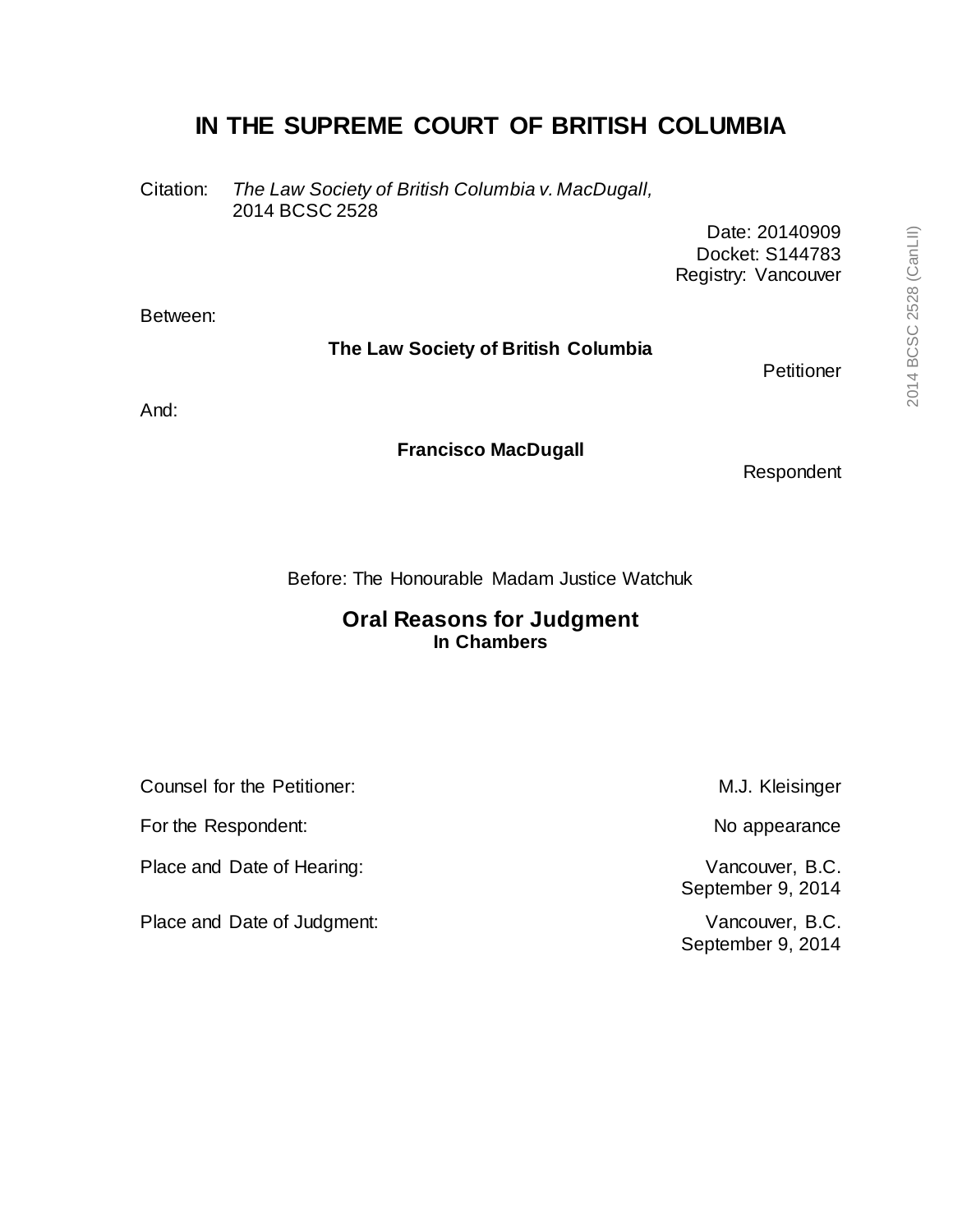[1] **THE COURT:** This is an application by way of petition by the Law Society of

British Columbia against the respondent, Francisco MacDugall.

[2] The orders which are sought by the petitioner, the Law Society, are as set out in paragraphs 1, 2, and 3 on page 3 of the petition date-stamped June 18, 2014 (the "Petition"):

- 1. The Respondent, Francisco MacDugall, until such time as he becomes a member in good standing of the Law Society be permanently prohibited and enjoined from:
	- (a) appearing as counsel or advocate;
	- (b) drawing, revising or settling a document for use in a proceeding, judicial or extra-judicial;
	- (c) drawing, revising or settling a document relating in any way to a proceeding under a statute of Canada or British Columbia;
	- (d) doing an act or negotiating in any way for the settlement of, or settling, a claim or demand for damages;
	- (e) giving legal advice;
	- (f) making an offer to do anything referred to in paragraphs (a) to (e); and
	- (g) making a representation that he is qualified or entitled to do anything referred to in paragraphs (a) to (e)

for or in the expectation of a fee, gain or reward direct or indirect, from the person for whom the acts are performed.

- 2. Until such time as he becomes a member in good standing of the Law Society, Mr. MacDugall be permanently prohibited and enjoined from representing or holding himself out as a lawyer, articled student, student-at-law, law clerk, attorney, counsel or in any other manner that connotes he is qualified or entitled to engage in the practice of law.
- 3. The Law Society be awarded its costs.

[3] The factual basis for the Petition is set out in Part 2 of the Petition. Those pages are included and incorporated by reference into these Reasons. On the basis of the evidence and submissions of the petitioner, they are adopted as findings of fact:

## **Background and the Prana Yoga Action**

1. Mr. MacDugall is not now, and has never been, a member of the Law Society.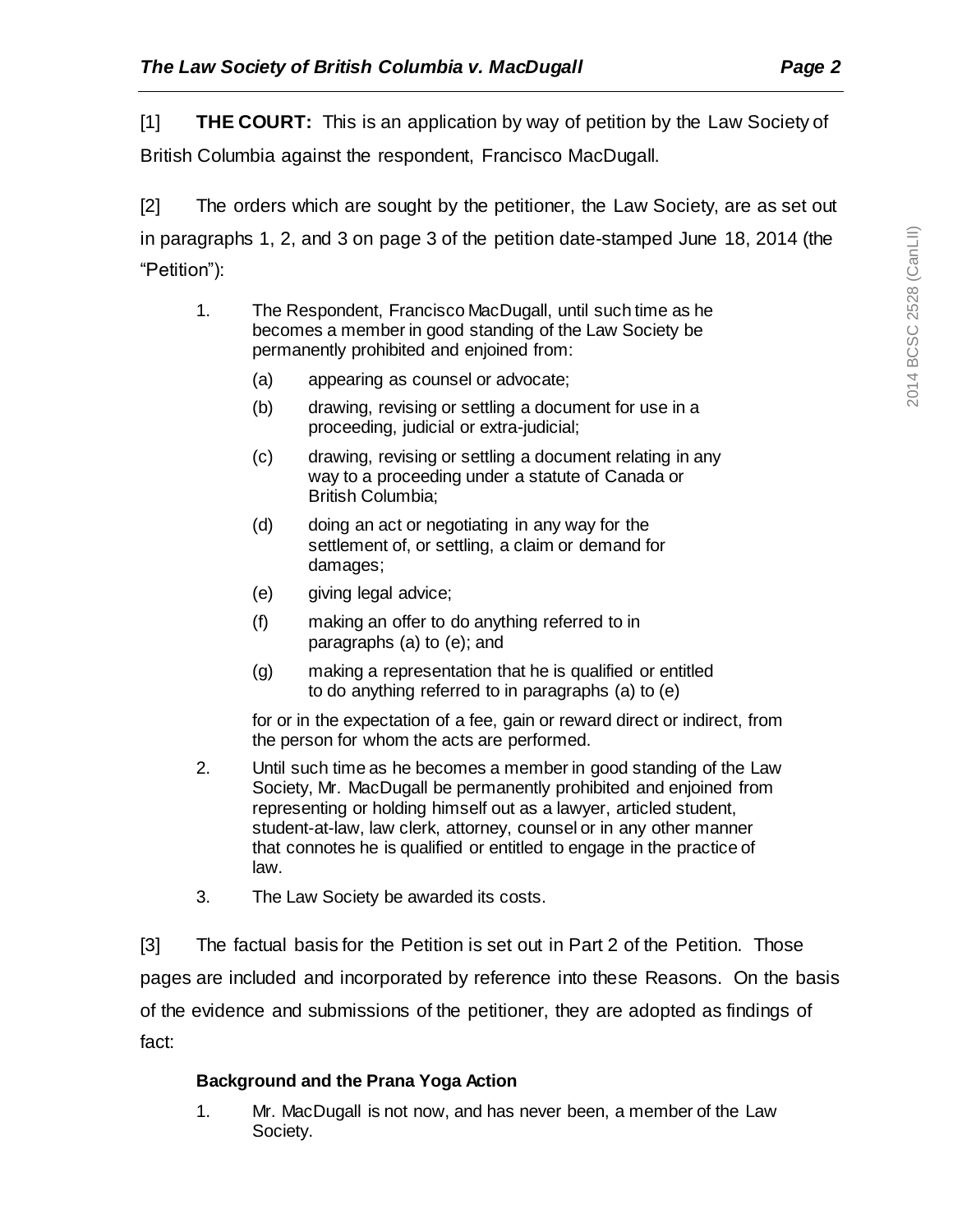- 2. In 2012, the Private Career Training Institutions Agency ("PCTIA") sought an injunction restraining Prana Yoga Teacher College ("Prana") from operating a yoga instruction school.
- 3. On November 23, 2012, Mr. MacDugall appeared in court with Bernard Yankson on behalf of Prana. Mr. Yankson advised the court that they appeared as "consultants." After learning that the consultants were receiving an indirect benefit for representing Prana, Mr. Justice Voith stood the matter down so that Mr. MacDugall and Mr. Yankson could review the *Legal Profession Act*, S. B.C. 1998, c. 9. After the recess, Mr. Yankson stated that they had reviewed the *Legal Profession Act* and were of the view that it did not prohibit them from appearing on Prana's behalf. The hearing proceeded.

[4] By way of summary, the concerns which led to the Petition arise from, firstly, the Prana Yoga action and secondly, the Horscroft complaint:

- 4. At the hearing, Prana's primary position was that Prana had previously terminated the "contract" it had with PCTIA and was, therefore, not subject to PCTIA's oversight. On January 8, 2013, the court granted the injunction with costs against Prana. In doing so, the court noted that parties cannot contract out of legislation enacted in the public interest.
- 5. On October 16, 2013, in *Yankson v Canada (Attorney General)*, 2013 BCSC 2332, Mr. Justice Savage declared Mr. Yankson a vexatious litigant after allegations that his materials displayed the hallmarks of an "organized pseudo-legal commercial argument," as described in *Meads v Meads*, 2012 ABQB 571.

### **The Horscroft Complaint**

- 6. Prior to Mr. MacDugall's involvement, Natalie Horscroft's yoga instruction school ("Pacific Elements") had been duly registered with PCTIA. In early 2014, Ms. Horscroft sought advice on how she could avoid the costs of PCTIA's oversight. Prana's principal referred her to Mr. MacDugall.
- 7. In January 2014, Mr. MacDugall told Ms. Horscroft that he was an 'attorney' who could help her opt out of PCTIA's oversight as he had previously done as Prana's attorney. Mr. MacDugall offered to advise Ms. Horscroft on the process and draft the necessary documents for \$1,500. As an "attorney", Ms. Horscroft believed that Mr. MacDugall was qualified and able to assist her with her legal matter.
- 8. On or about February 16, 2014, Mr. MacDugall provided Ms. Horscroft with a "Contract for Private Attorney Services" which stated in part:

Francisco MacDugall will work for Natalie Horscroft and her company . . . in the capacity of a private attorney for the purpose of assisting and consulting with the process of lawfully terminating the contract Natalie and her company have with [PCTIA].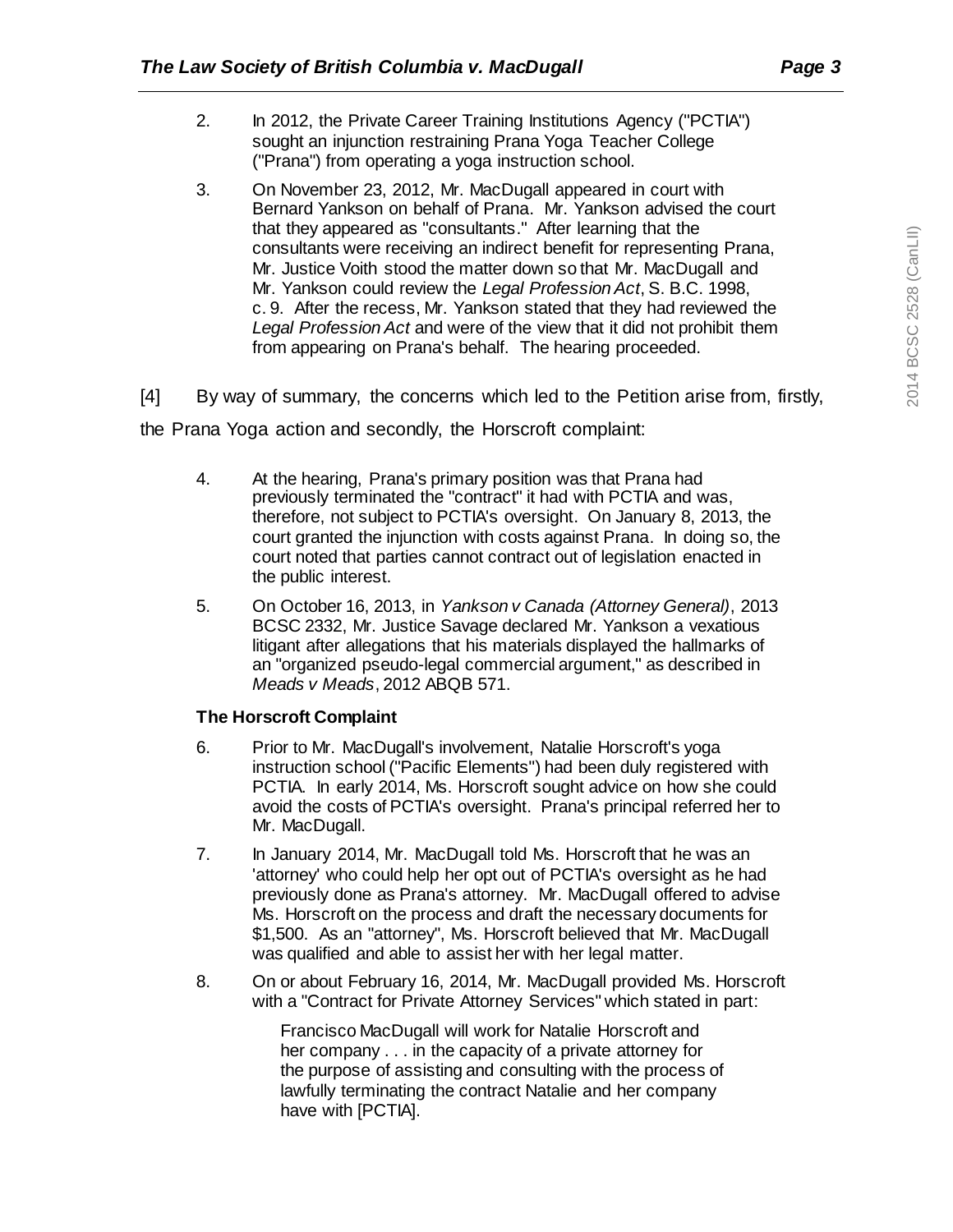Due to the nature of PCTIA's reputation with harassment and false pretense with their interpretation of the law, Francisco will offer consultation and direction to Natalie with the process of dealing with PCTIA should PCTIA attempt to coerce Natalie into a contract for service.

. . .

**Costs** 

The total amount for all services described in this contract will total \$1,500. Any additional services requested or led to for reasons as yet unforeseen will be dealt with on a case by case scenario, and billed at \$80 per hour.

- 9. On March 4, 2014, Mr. MacDugall cashed a \$1,500 cheque from Ms. Horscroft titled "legal fees/attorney services."
- 10. Over the next several months, Mr. MacDugall provided Ms. Horscroft with documents which he stated would terminate Ms. Horscroft's "contract" with PCTIA. He advised Ms. Horscroft that delivery of these documents would end all of her obligations towards PCTIA. Ms. Horscroft notarized and delivered the documents to PCTIA in accordance with Mr. MacDugall's instructions.
- 11. Mr. MacDugall advised Ms. Horscroft that she did not need to pay her monthly dues to PCTIA or to fulfill any of PCTIA's requirements or deadlines. Ms. Horscroft followed Mr. MacDugall's advice.
- 12. On April 23, 2014, PCTIA cancelled Pacific Elements' registration and on April 30, 2014 it initiated injunction proceedings against Ms. Horscroft and her business.
- 13. In addition to the \$1,500 she paid Mr. MacDugall, Ms. Horscroft must now incur additional legal fees to address PCTIA's petition.
- 14. ln May 2014, Mr. MacDugall distributed an e-mail advertising presentations he was putting on for a fee:

. . . This Thursday, May 22, I will be presenting a short, but sweet, 2 hour intro presentation on the language of law, contract law, and status. This will be useful for anyone new to the system of law in Canada, but interested in learning more about the way our legal system works and how you can use it more effectively in your daily life. . . . .

15. On his website *'www.thejustlaw.com'*, Mr. MacDugall advertises a weekly series of such presentations for a fee. On the website, he states:

> If you thought you had "RIGHTS", think again! So come and learn how you are government and how to enforce your property rights. Notice: These intro nights are designed to be build ups for workshops; TBA. . . .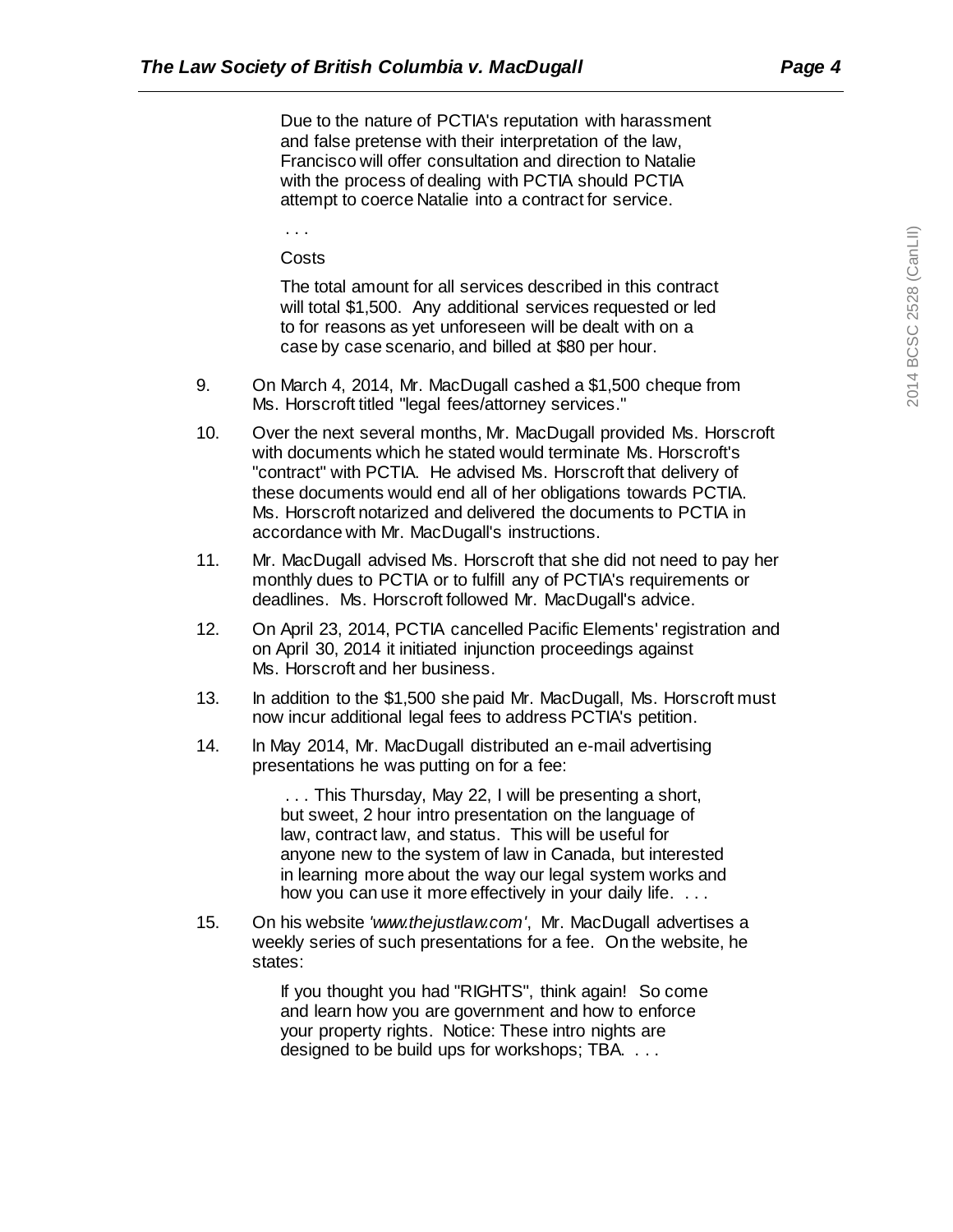[5] The legal basis, as set out in paragraphs 16 to 22 of the Petition, is also incorporated by reference into these Reasons:

### **Legal Profession Act**

16. Section 3 of the *Legal Profession Act* requires the Law Society "to uphold and protect the public interest in the administration of justice by ensuring that those who are unqualified, either in terms of competence or moral standing, are not given the right to practice law."

*Law Society v. Gorman 2011 BCSC 1484 at para. 2*

- 17. Section 15(1) of the *Legal Profession Act* prohibits those who are not practicing lawyers from engaging in the "practice of law." Section 1 defines the practice of law as including, in part:
	- (a) Appearing as counsel or advocate
	- (b) drawing, revising or settling...
		- (ii) a document for use in a proceeding, judicial or extrajudicial,
		- (iv) a document relating in any way to a proceeding under a statute of Canada or British Columbia,
	- . . .
	- (e) giving legal advice;
	- (f) making an offer to do anything referred to in paragraphs (a) to (e); and
	- (g) making a representation [by a person] that [he or] she is qualified or entitled to do anything referred to in paragraphs (a) to (e).

but does not include

- (h) any of those acts if [performed by a person who is not a lawyer and not] for or in the expectation of a fee, gain or reward, direct or indirect, from the person for whom the acts are performed, . . .
- 19. The courts have interpreted "giving legal advice" broadly to include advice on both substantive and procedural law.

#### *Law Society v. Targosz 2010 BCSC 969, at paras. 57 - 68*

20. Section 15(4) prohibits persons from falsely representing themselves as lawyers. The courts have interpreted this section to prohibit persons from representing themselves as "counsel", "attorney" and "advocate" or other titles that connote the person is qualified or entitled to practice law.

> *Law Society v. Gorman*, at paras 34 to 38 *Law Society v. Goodwin* 2013 BCSC 537 at para. 84

21. Sections 85(5) and (6), allow the Law Society to apply for, and the Supreme Court to grant, an injunction restraining a person from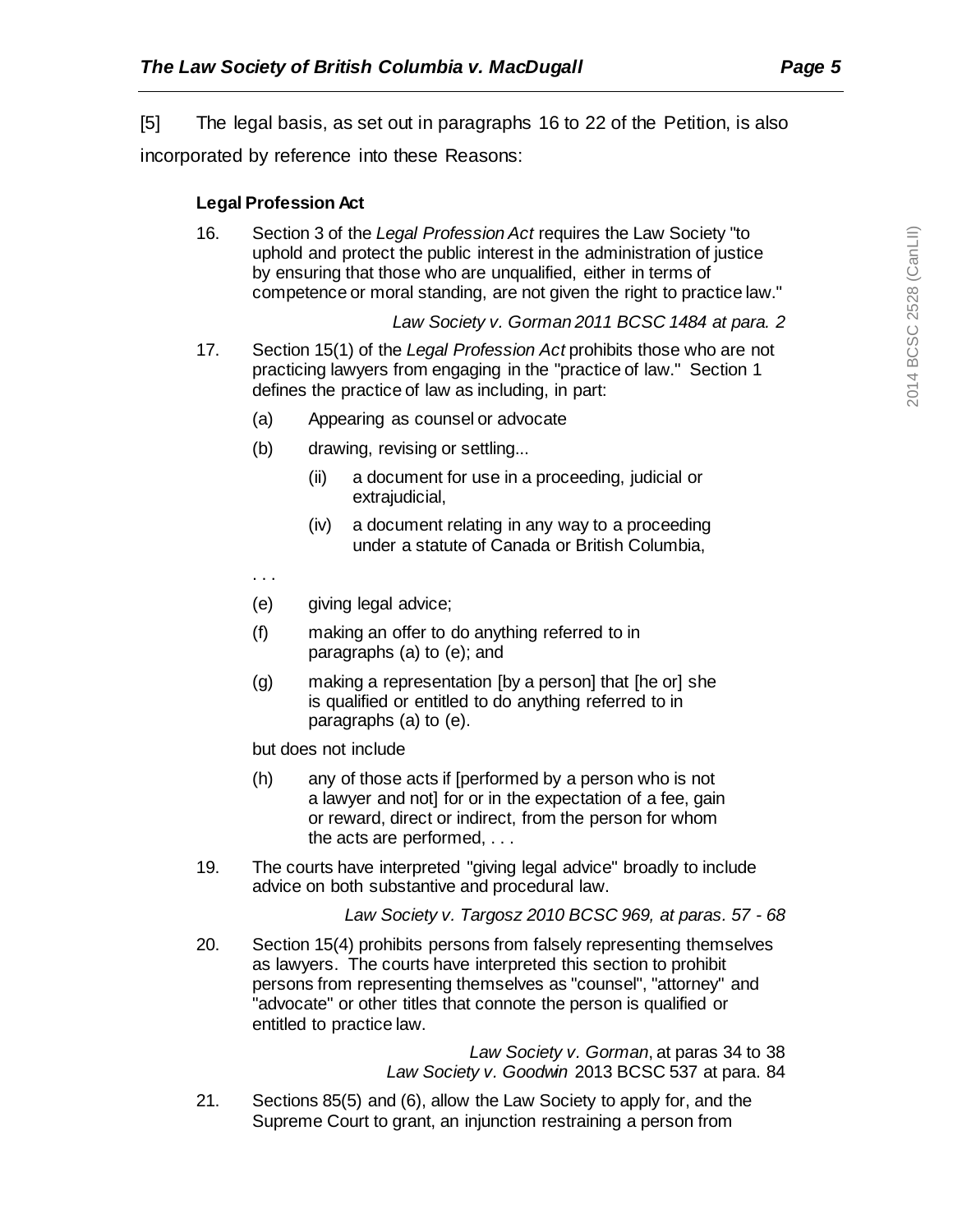contravening the *Legal Profession Act* if satisfied there is "reason to believe that there has been, or will be, a contravention of this Act or the rules."

22. The evidentiary threshold for obtaining an injunction under the *Legal Profession Act* is low because the injunction merely operates to prohibit breaches of the statute, which is impermissible conduct in any event. The court has interpreted "reason to believe" to mean more than a mere suspicion of a breach, but less than proof on a balance of probabilities.

> *Law Society v. Gorman at para. 37 Law Society v. Targosz at paras. 40 - 42*

[6] Having read the filed materials and having heard the able submissions of counsel for the petitioner, I am satisfied that the test for issuing an injunction pursuant to s. 85(6) of the *Legal Profession Act* is met. The petitioner has established that Mr. MacDugall has been giving legal advice. The evidence is thorough and complete, particularly in regard to the Horscroft complaint.

[7] I find that Mr. MacDugall, who was not a practicing lawyer, engaged in the practice of law for a fee and represented himself as a person who was qualified to perform such services, as defined in s. 1 of the *Legal Profession Act*.

[8] Therefore, there is a reason to believe that there has been a contravention of s. 15(1) of the *Legal Profession Act*. An injunction is necessary, in my view, to prohibit further breaches of the statute. I also note that there is a public interest aspect to this particular injunction, since harm was suffered in the Horscroft matter and the requested injunction is intended to prevent further breaches causing further harm.

[9] I turn now to the wording of the order in the nature of an injunction.

[10] Having been satisfied on the evidence that the tests are met, the order is as follows. Firstly, paragraph 1 of the order will adopt the wording of paragraph 1 of page 3 of the Petition, items (a) to (g) of the paragraph that begins, "The Respondent, Francisco MacDugall, until such time as he becomes a member in good standing of the Law Society be permanently prohibited and enjoined from", and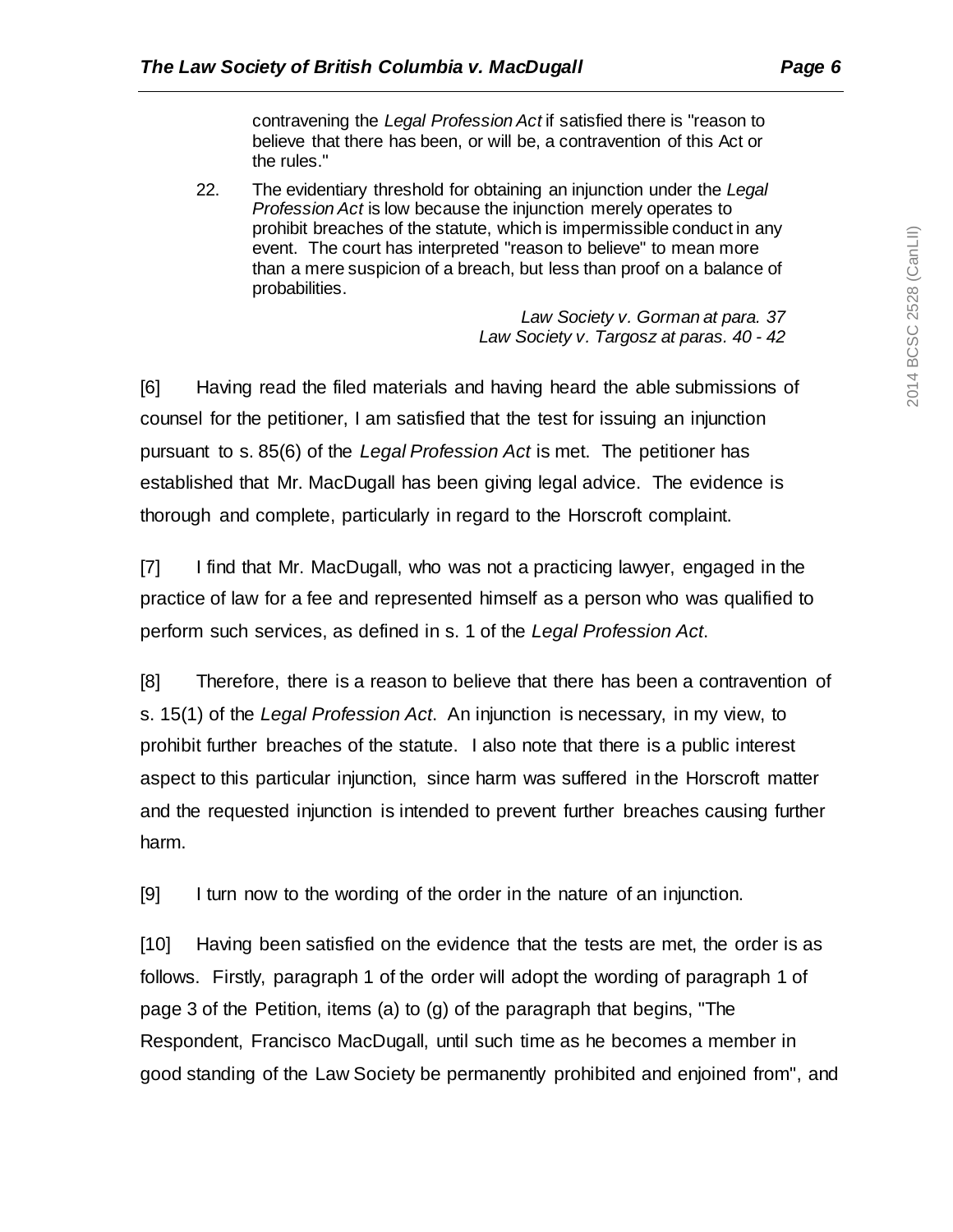then (a) to (g) follow, and then the words "for or in the expectation of a fee, gain or reward direct or indirect, from the person for whom the acts are performed."

[11] Paragraph 2 of the order will be as follows: Until such time as he becomes a member in good standing of the Law Society, Mr. MacDugall be permanently prohibited and enjoined from representing or holding himself out as a lawyer, articled student, student-at-law, law clerk or in any other manner that connotes he is authorized to practise law".

[12] The Law Society petitioner is also awarded its costs for these proceedings.

[13] With regard to service, so that the record is clear on this issue, the petitioner filed today an affidavit of personal service of Mr. MacDugall with the materials for today's proceeding.

[14] The affidavit of service sworn August 5, 2014 indicates that service was affected on Thursday, July 31, 2014. I raised the question as to whether it was clear on the face of the affidavit that the server, Mr. Ball, was satisfied of the identity of Mr. MacDugall. Counsel advises me that the server had a photograph of Mr. MacDugall, as he was provided a photograph of Mr. MacDugall prior to effecting service. Counsel will file a supplementary affidavit of the server to include the reference of the server to having the photograph and matching the photograph to the individual who was served, Mr. MacDugall.

[15] I am satisfied of proper service on Mr. MacDugall of the Petition set for hearing today. I reference the second affidavit of Colette Souvage to which Exhibit A is attached, which is a document prepared by Mr. MacDugall, signed by him, dated August 20, 2014, in the style of cause and with the court file number of these proceedings, and in which in paragraph 1 at the top of page 2 he references the date of this Petition, the action number, and the signature of counsel for the Law Society, and the necessity that he (meaning Mr. MacDugall) file a response.

[16] I am therefore, on the combination of the affidavit of personal service dated August 5, 2014, and Exhibit A to the second affidavit of Colette Souvage, satisfied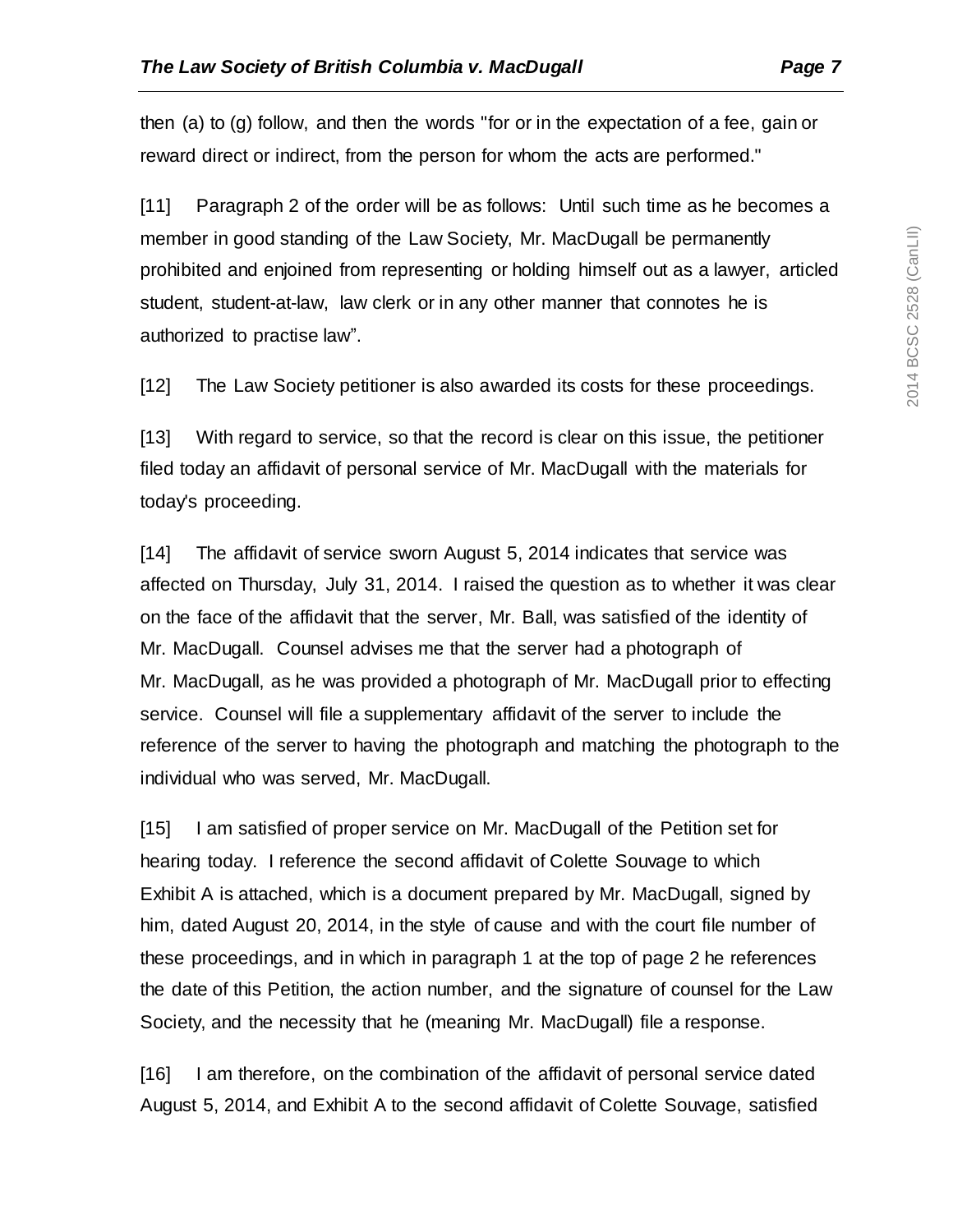that Mr. MacDugall had notice of today's proceeding. The supplementary affidavit of Mr. Ball will merely complete the record.

[17] So with that, Mr. Kleisinger, the order is granted in the terms sought, with the exception of the wording given to the last two lines of paragraph 2, as we discussed.

[18] THE COURT: Is there anything else?

[19] MR. KLEISINGER: A couple of things, My Lady. First is that Mr. MacDugall's approval of the form of the order not be required.

[20] THE COURT: It is not required, yes. In light of Mr. MacDugall's non-responsiveness to the knowledge of and service of today's proceedings, I am satisfied that it is appropriate to dispense with his signature. He can be served with the order after it is entered.

[21] MR. KLEISINGER: And with respect to service, My Lady, we have had difficulty serving Mr. MacDugall. He has given us a post office box and two email addresses, and I know normally orders are only effective if there is knowledge of the order itself. So what we would like to do is get an alternative service order whereby we could serve him at the post office box he provided us and the two email addresses, the one at which he corresponded with Ms. Horscroft, and the other one that is on his website.

[22] THE COURT: Yes, there will be an order for alternative service. Now, at the bottom of the document to which I referred, Exhibit A to Ms. Souvage's second affidavit, it indicates mail service care of Post Office Box 39030 Point Grey, Vancouver. I am not aware of an address of that nature.

[23] MR. KLEISINGER: We have attempted to serve him there. I believe it's probably Point Grey Road. I could go onto my —

[24] THE COURT: But 39030 is not an address on Point Grey Road, unless there is a Point Grey mailbox.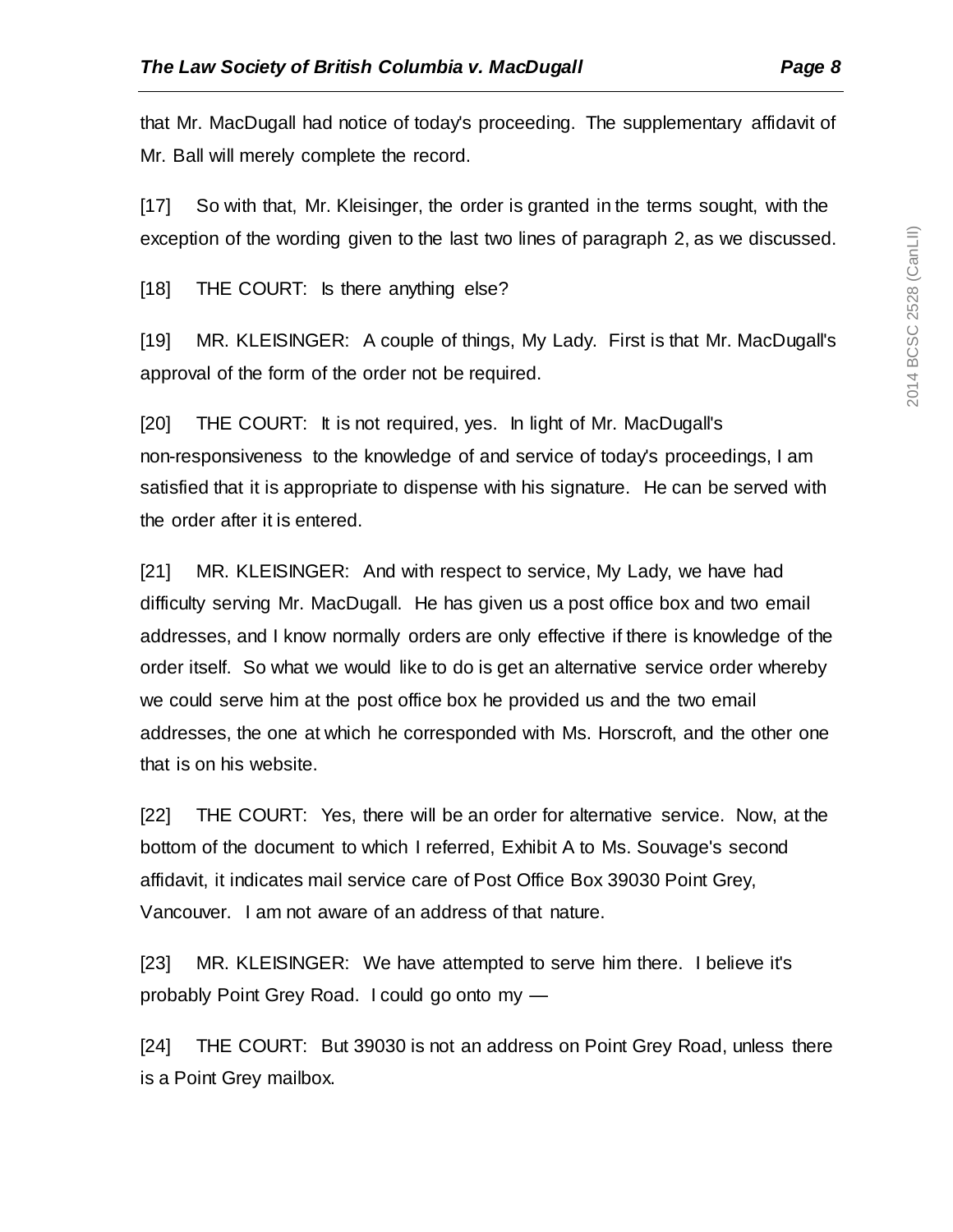[25] MR. KLEISINGER: We could double check that — but we have delivered it has been refused from that address, so there might be a post office box there.

[26] THE COURT: All right, and that was one of your suggestions.

[27] MR. KLEISINGER: Yes, My Lady.

[28] THE COURT: That post office box. Yes, certainly, alternative service to that Post Office Box 39030 Point Grey, Vancouver, V6R 4P1, and then in terms of the email addresses, you mentioned two, one given to Ms. Horscroft and one on — is it his website?

[29] MR. KLEISINGER: Yes, thejustlaw.com, where he announces his sessions. There's a contact email address there.

[30] THE COURT: Yes, if you just read that for the record. That email address together with the other one, which I would also ask you to read, will be addresses for service.

[31] MR. KLEISINGER: Okay, so the first one is Francisco, which is f-r-a-n-c-i-s-c-o at i-n-o-v-a-t-i-v-o dot com, Inovativo, and the second one is contact, the word "contact", at thejustlaw.com, all one word.

[32] THE COURT: Thank you, and I have one further method to add, which will make it four. There is a fax number on his bill, Exhibit A to Ms. Souvage's second —

[33] MR. KLEISINGER: I don't wish to interrupt you, My Lady. We have attempted to serve him on that and that number doesn't work, so we could try it again. We've tried it three or four times and it just never connects, so —

[34] THE COURT: If you would try that again as that is clearly an indication that he has given.

[35] MR. KLEISINGER: Yes, My Lady.